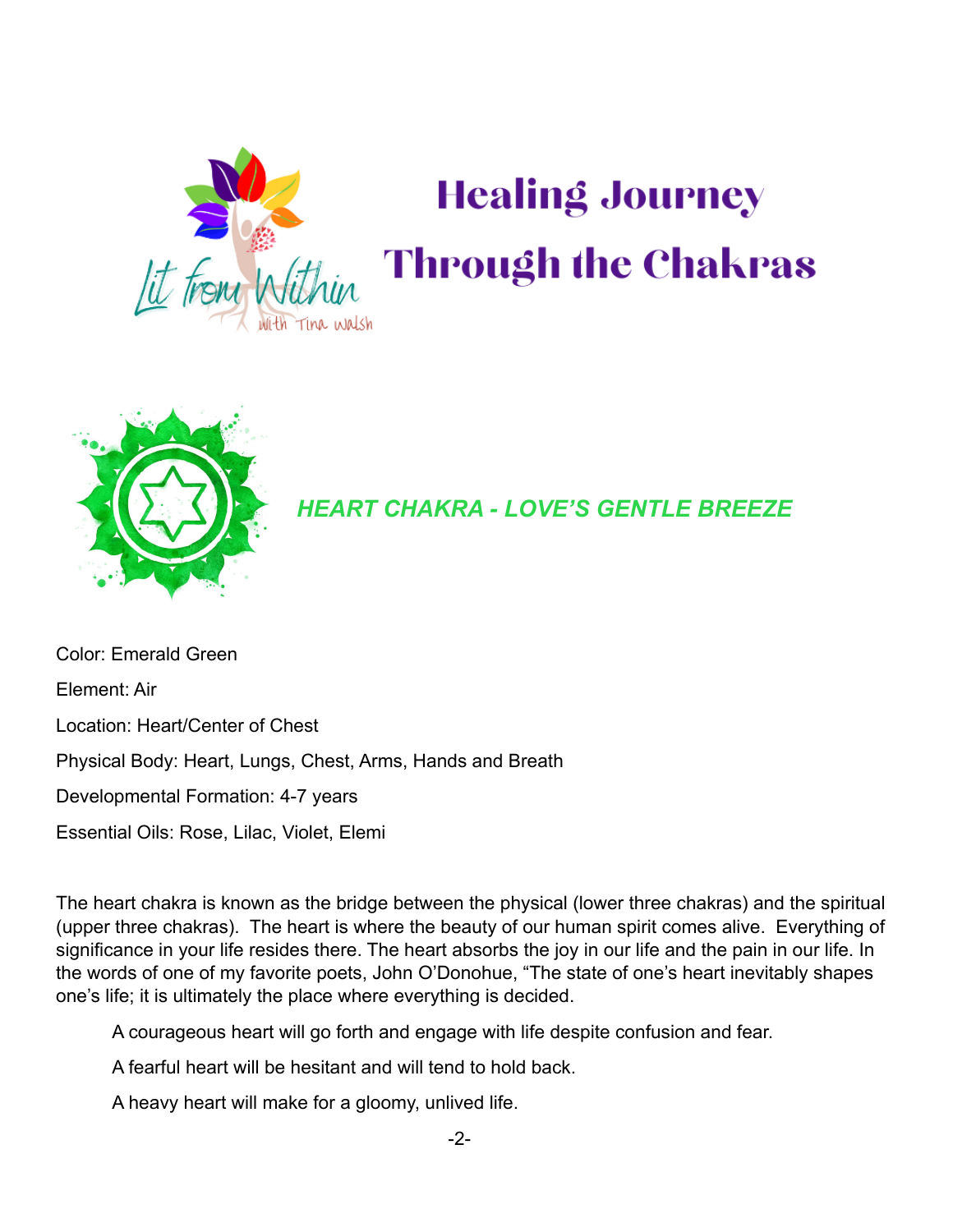A compassionate heart need never carry the burden of judgment.

A forgiving heart knows the art of liberation.

A loving heart awakens the spirit of possibility and engagement with others."

We are driven by the need for love. The basic right of the heart chakra – to love and be loved. Sounds simple. But this chakra is easily wounded. When wounded, it affects soul and spirit. To live Heaven on Earth, we must connect the upper and lower chakras through healing the heart. To heal our heart is to bring together mind and body, self and other; to realize there is no separation between us and the Divine. As we heal our own wounded places, we assure the healing of the world and its future. Love is the binding force that holds the world together. Without love, there is no integration but instead dis-integration. Our heart resides in our center of the Chakra System. From that sacred center, we enter the deep mystery of love.

The front side of the heart chakra is about the expression of love, generosity, kindness and compassion. The backside of the chakra is about opening to the Divine, higher source, and self-love.

The most common block in the heart chakra is the absence of self-love. The heart is about reaching out and taking in. The arms and hands are what we use to do this. Every time you use your arms and hands, imagine if you brought the consciousness forward that this is my heart in action?

The fourth chakra is the gateway to balance of masculine and feminine. It is the gateway to spiritual fulfillment and personal mastery. Balance is reflected in self-acceptance and self-love.

"In order to develop love – universal love, cosmic love, whatever you would like to call it – one must accept the whole situation of life as it is, both the light and the dark, the good and the bad." Chogyam **Trungpa** 

The freeing/healing of the heart is achieved through forgiveness. We can not bypass our anger and grief around any hurt that was endured. We must meet it and do the work necessary to ultimately get to forgiveness.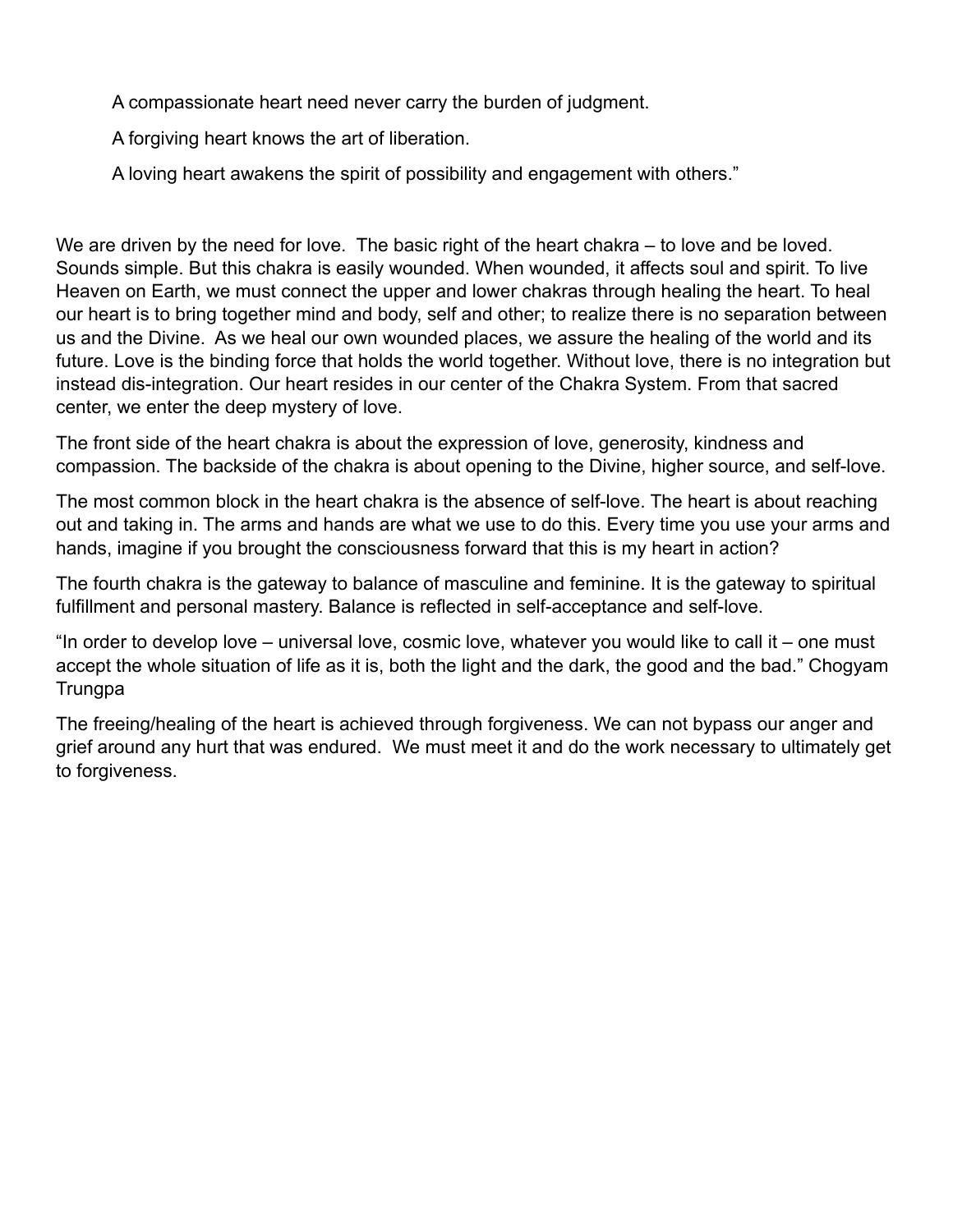

## *HEART CHAKRA AFFIRMATIONS*

- 1. I am love.
- 2. It is safe for me to give and receive love.
- 3. I am compassionate with myself and others.
- 4. I listen to the longings of my heart.
- 5. I deeply love and approve of myself.
- 6. I open myself to the healing power of love.
- 7. I forgive those who need forgiving for not being what I wanted or needed them to be.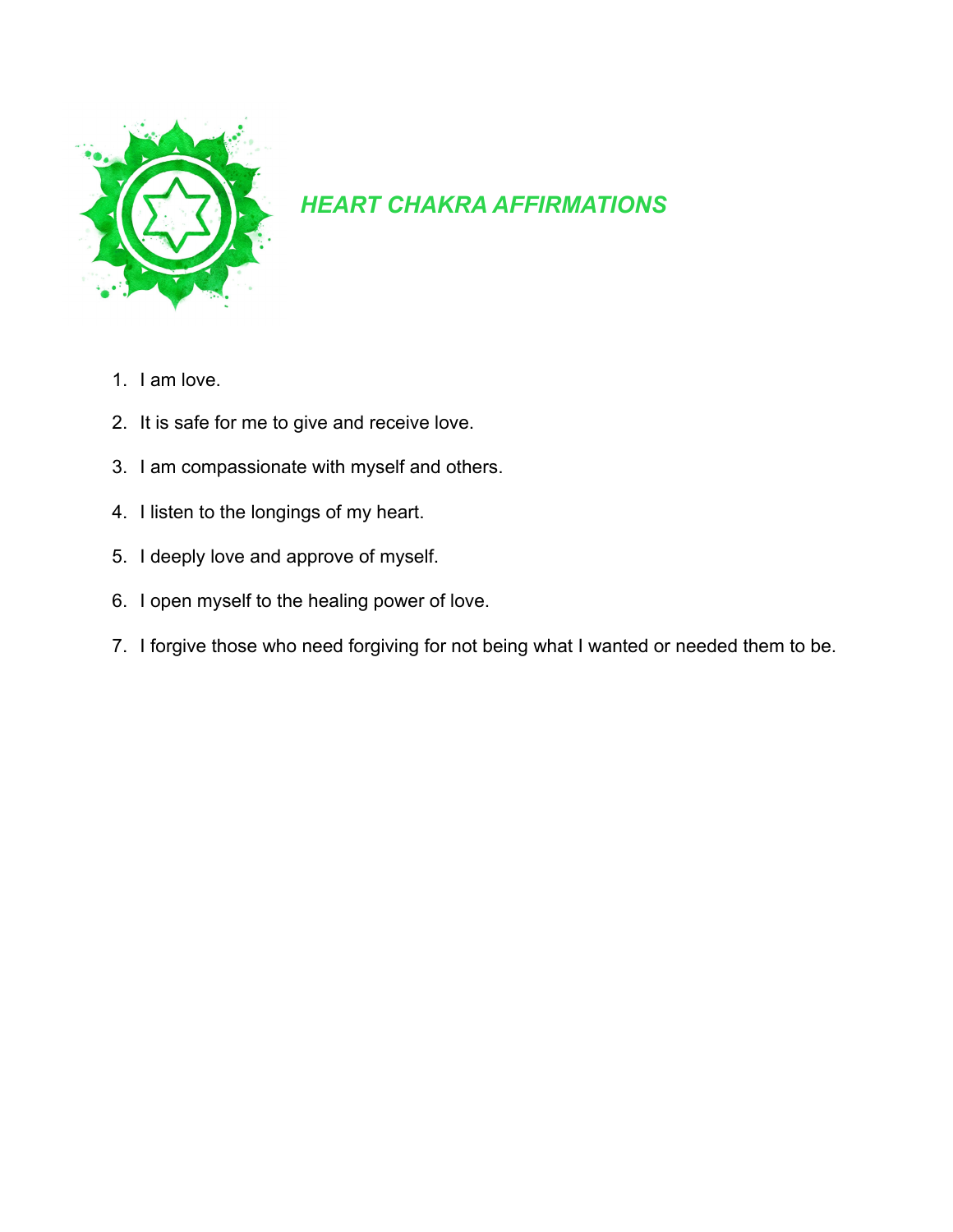

## *HEART CHAKRA JOURNAL PROMPTS*

- 1. Would you like more love in your life? What prevents you from allowing it into your experience?
- 2. Are you willing to release anger and resentment so that there is more love available to you?
- 3. What are the things about yourself that you love?
- 4. Have you ever felt deeply loved/lovable?
- 5. Are there people, self or other, you need to forgive in order to open your heart?
- 6. What experiences have helped you love yourself more fully?
- 7. What is one action you can take to become more loving?